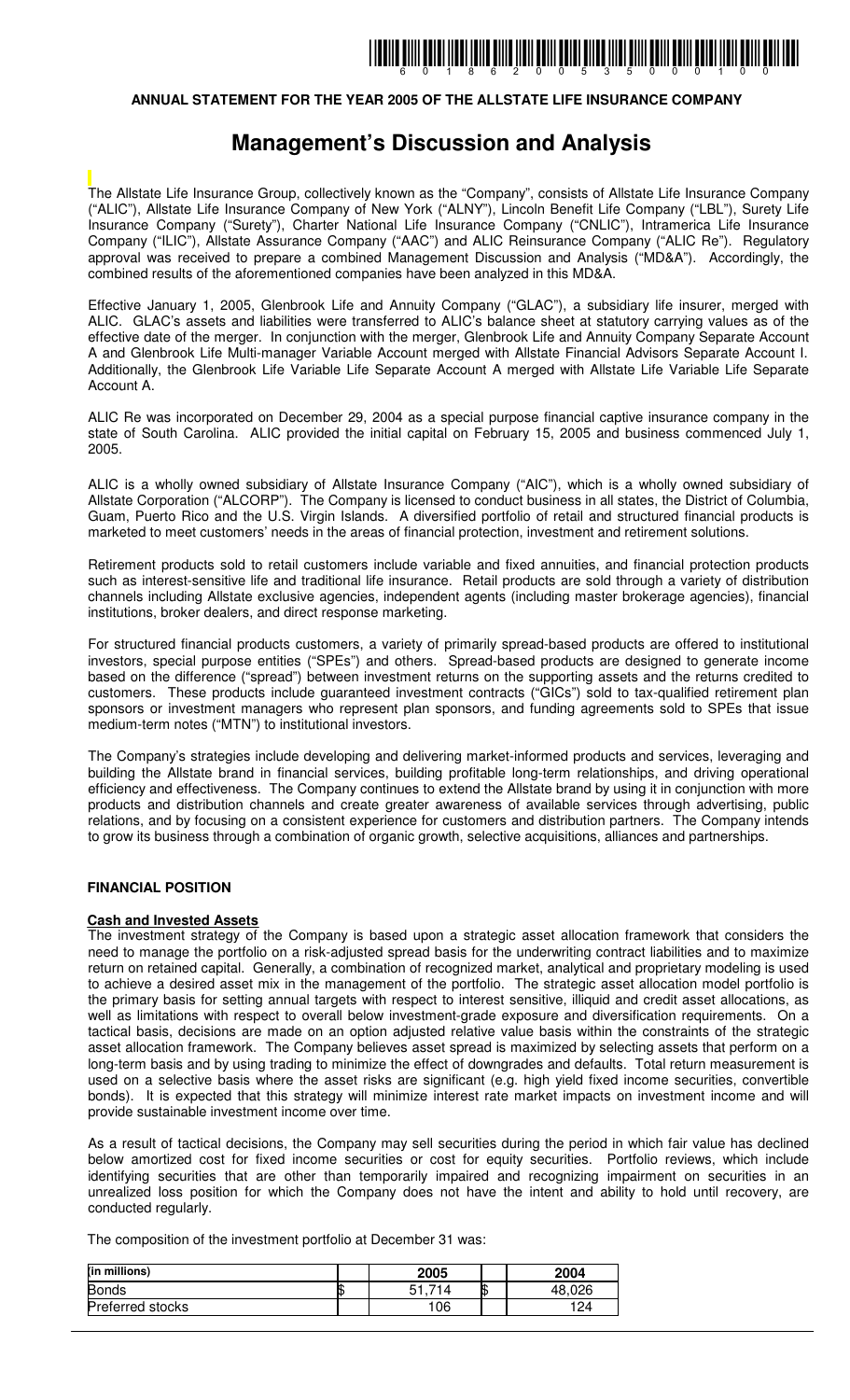### **ANNUAL STATEMENT FOR THE YEAR 2005 OF THE ALLSTATE LIFE INSURANCE COMPANY**

## **Management's Discussion and Analysis**

| Common stocks                 | (13)         | 56     |
|-------------------------------|--------------|--------|
| Mortgage loans on real estate | 6,743        | 6,203  |
| <b>Real estate</b>            |              | 34     |
| Cash                          | 698          | 1,006  |
| Short-term investments        | 175          | 489    |
| Contract loans                | 726          | 720    |
| Other                         | 464          | 310    |
|                               |              |        |
| Total                         | \$<br>60,620 | 56,968 |

Total invested assets increased \$3.65 billion, or 6%, at December 31, 2005. The increase was primarily due to positive cash flows generated from operating and financing activities.

### **Bonds**

The bond portfolio consists of publicly traded corporate bonds, privately placed securities, mortgage-backed securities, asset-backed securities, U.S. government bonds, taxable municipal bonds and foreign government bonds. The Company generally holds its bond portfolio to maturity, but has classified all bonds as available for sale to allow maximum flexibility in portfolio management.

At December 31, 2005, approximately 95% of the consolidated bond portfolio was rated investment grade, which is defined as a security having a NAIC rating of 1 or 2; a Moody's rating of Aaa, Aa, A, or Baa, a S&P, Fitch or Dominion rating of AAA, AA, A or BBB; or a comparable internal rating if an externally provided rating is not available. There were no material changes in the invested asset mix or quality distribution from the prior year.

Bonds are carried at amortized cost. The fair value of bonds was \$53.97 billion and \$51.26 billion at December 31, 2005 and 2004, respectively. At December 31, 2005, unrealized net capital gains on the bond portfolio, which are calculated as the difference between statement value and fair value were \$2.26 billion compared to \$3.24 billion as of December 31, 2004.

Fixed income securities issued by the U.S. government and agencies of the U.S. government totaled \$3.51 billion at December 31, 2005 compared to \$3.38 billion at December 31, 2004. All of these securities were rated investment grade at December 31, 2005.

Municipal bonds, including tax-exempt and taxable securities, totaled \$4.03 billion and were all rated investment grade at December 31, 2005. There were \$2.98 billion of municipal bonds at December 31, 2004. The municipal bond portfolio at December 31, 2005 consisted of approximately 250 issues from 208 issuers.

The bond portfolio contained \$12.65 billion and \$11.57 billion of privately placed corporate obligations at December 31, 2005 and 2004, respectively. The benefits of privately placed securities as compared to public securities are generally higher yields, improved cash flow predictability through pro-rata sinking funds on many bonds, and a combination of covenant and call protection features designed to better protect the holder against losses resulting from credit deterioration, reinvestment risk and fluctuations in interest rates. A potential disadvantage of privately placed securities as compared to public securities is reduced liquidity. Approximately 94% of the privately placed securities were rated investment grade by either the NAIC or internal ratings.

At December 31, 2005 and 2004, \$10.34 billion and \$9.87 billion, respectively, of the bond portfolio were invested in mortgage-backed securities ("MBS"). The MBS portfolio consists primarily of securities which were issued by or have underlying collateral that is guaranteed by U.S. government agencies or sponsored entities, thus minimizing credit risk. The MBS portfolio, however, is subject to interest rate risk since price volatility and ultimate realized yield are affected by the rate of repayment of the underlying mortgages. The Company attempts to limit interest rate risk on these securities by investing a portion of the portfolio in securities that provide prepayment protection. At December 31, 2005, the entire MBS portfolio was rated investment grade.

The bond portfolio also contained \$4.55 billion and \$3.73 billion of asset-backed securities ("ABS") at December 31, 2005 and 2004, respectively. The ABS portfolio is subject to credit and interest rate risks. Credit risk is mitigated by monitoring the performance of the collateral. In addition, many of the securities in the ABS portfolio are credit enhanced with features such as over - collateralization, subordinated debt, reserve funds, guarantees and/or insurance. Approximately 97% of the ABS securities were rated investment grade by either the NAIC or internal ratings. Interest rate risk is similar to the risk posed by MBS, but to a lesser degree due to the nature of the underlying assets. The portfolio is primarily backed by securitized home equity, manufactured housing and auto loans.

The ratings of securities in the Company's portfolio are influenced by many factors, including the impact of the economic environment on individual securities. The Company closely monitors its bond portfolio for rating changes or other declines in value that are other than temporary. Fixed income securities are placed on non-accrual status when they are in default or when the timing or receipt of principal or interest payments are in doubt. Write-downs of bonds are recorded when the decline in value is considered to be other than temporary.

### **Mortgage Loans on Real Estate**

The \$6.74 billion investment in mortgage loans at December 31, 2005 was comprised primarily of loans secured by first mortgages on developed commercial real estate. Geographical and property type diversification are key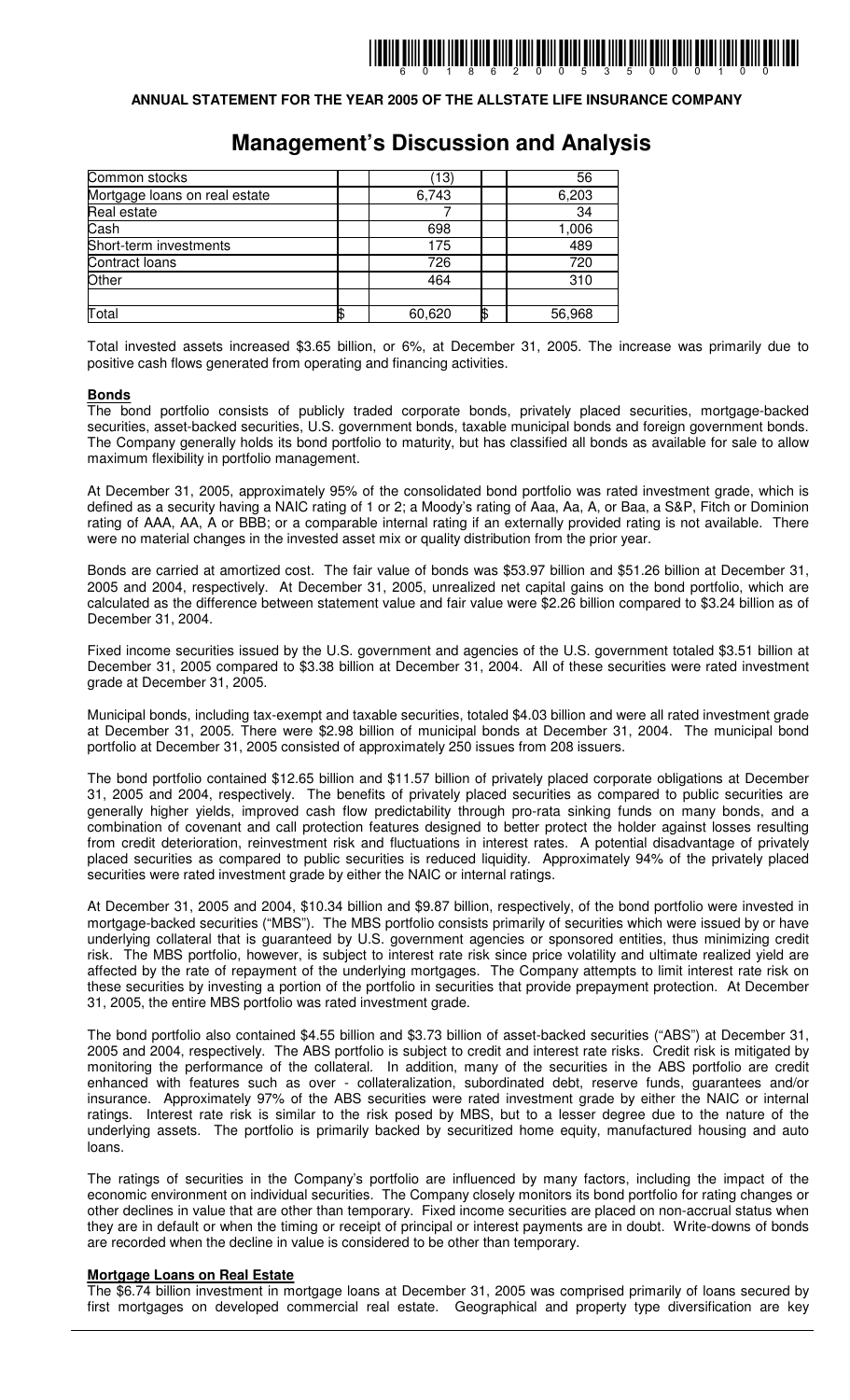### **ANNUAL STATEMENT FOR THE YEAR 2005 OF THE ALLSTATE LIFE INSURANCE COMPANY**

# **Management's Discussion and Analysis**

considerations used to manage mortgage loan risk.

The Company closely monitors its commercial mortgage loan portfolio on a loan-by-loan basis. Loans with an estimated collateral value less than the loan balance, as well as loans with other characteristics indicative of higher than normal credit risk, are reviewed by financial and investment management at least quarterly for purposes of establishing valuation allowances and placing loans on non-accrual status. The underlying collateral values are based upon either discounted property cash flow projections or a commonly used valuation method that utilizes a oneyear projection of expected annual income divided by an expected rate of return.

### **Short-term Investments**

The short-term investment portfolio was \$175 million and \$489 million at December 31, 2005 and 2004, respectively. The Company invests all available cash balances primarily in taxable and tax-exempt short-term securities having a final maturity date or redemption date of less than one year.

The Company also participates in securities lending, primarily as an investment yield enhancement, with third parties such as brokerage firms. The Company obtains collateral in an amount equal to 102% of the fair value of securities and monitors the market value of the securities loaned on a daily basis with additional collateral obtained as necessary. In return for these securities, the Company receives cash that is subsequently invested and included in short-term investments, and an offsetting liability is recorded in other liabilities. At December 31, 2005, the amount of securities lending collateral reinvested in short-term investments had a carrying value of \$1.78 billion. This compares to \$0.74 billion at December 31, 2004..

### **Reinsurance Receivable**

The decrease of \$384 million is primarily attributable to the settlement of the balance due from American Heritage Life Insurance Company in January 2005, pursuant to the reinsurance agreement that was effective December 31, 2004.

### **Separate Accounts**

Separate Accounts balances increased by \$1.02 billion, or 4%, to \$24.58 billion at December 31, 2005 due in large part to the improved equity market performance.

The assets of the Separate Accounts are carried at fair value. Separate Accounts liabilities represent the contractholders' claim to the related assets and are carried at the fair value of the assets. Investment income and realized capital gains and losses of the Separate Accounts accrue directly to the contractholders, and therefore, are not included in the consolidated Statements of Operations. Revenues from the Separate Accounts consist of contract maintenance and administration fees, and mortality, surrender and expense charges.

The Company issues deferred variable annuities, variable life contracts and certain guaranteed investment contracts, the assets and liabilities of which are legally segregated and recorded as assets and liabilities of the Separate Accounts. Absent any contract provision wherein the Company guarantees either a minimum return or account value upon death or annuitization, variable annuity and variable life contractholders bear the investment risk that the Separate Accounts funds may not meet their stated investment objectives.

| (in millions)           | 2005         | 2004         |
|-------------------------|--------------|--------------|
| <b>Fixed annuities</b>  | \$<br>19,469 | \$<br>17,845 |
| Interest sensitive life | 7,233        | 6,858        |
| Structured settlements  | 5,770        | 5,572        |
| Indexed annuities       | 2,436        | 1,867        |
| Variable annuities      | 1,456        | 1,608        |
| Annuity buy outs        | 1,140        | 1,177        |
| Traditional             | 1,129        | 1,096        |
| Other                   | 1,402        | 1,651        |
|                         |              |              |
| Total                   | \$<br>40,035 | \$<br>37,674 |

#### **Aggregate Reserve for Life Contracts**

Fixed annuities increased \$1.62 billion due to the issuance of new business and the resulting CARVM. Reserves for interest sensitive life increased \$376 million primarily due to an increase in account value driven by premium and credited interest. Indexed annuities increased \$570 million mostly due to an increase in account value driven by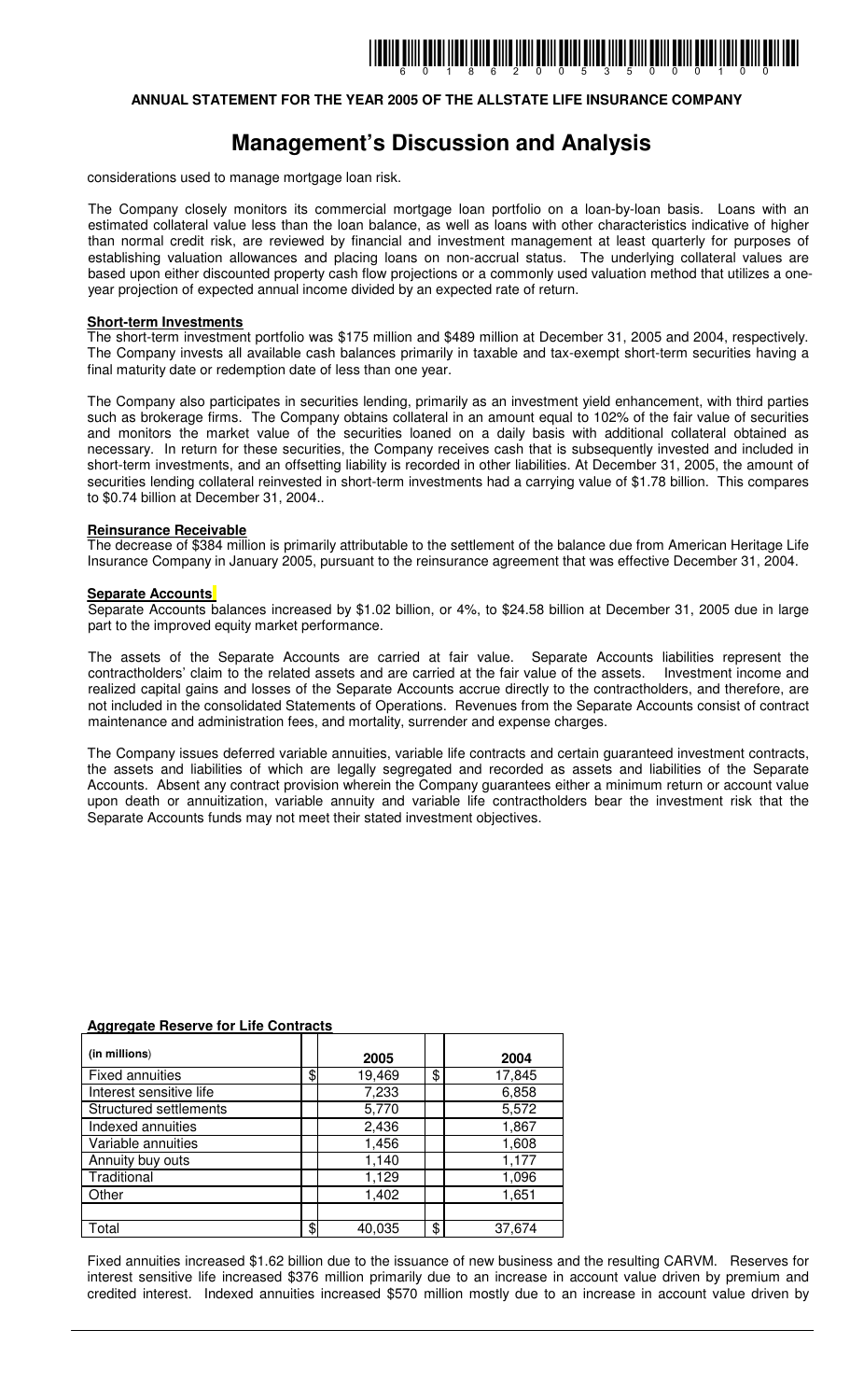## **ANNUAL STATEMENT FOR THE YEAR 2005 OF THE ALLSTATE LIFE INSURANCE COMPANY**

## **Management's Discussion and Analysis**

premium and growth in the equity market. GICs, which are included in Other, decreased \$286 million from 2004 due to higher benefit payments in 2005.

### **Liability for Deposit-type Contracts**

Liability for deposit type contracts increased by 15% to \$15.4 billion. In 2005, \$2.48 billion of new deposits from institutional investors were received for MTN and structured settlements.

### **Transfers to Separate Accounts**

Transfers to Separate Accounts as of December 31, 2005 and 2004 were \$379 million and \$242 million, respectively. The change of \$240 million can be attributed to timing of investment purchases contributing to the difference in the market value adjusted annuity ("MVAA") assets and liabilities. This was offset by an increase of \$45 million in CARVM, almost entirely due to variable annuities.

### **Borrowed Money**

Borrowed money was \$87 million and \$721 million as of December 31, 2005 and 2004, respectively. This change was the result of a decrease in dollar roll transactions.

### **Capital and Surplus**

Capital and surplus increased \$8 million to \$3.66 billion. In 2005, net income of \$266 million was offset by \$262 million of dividends paid to stockholder.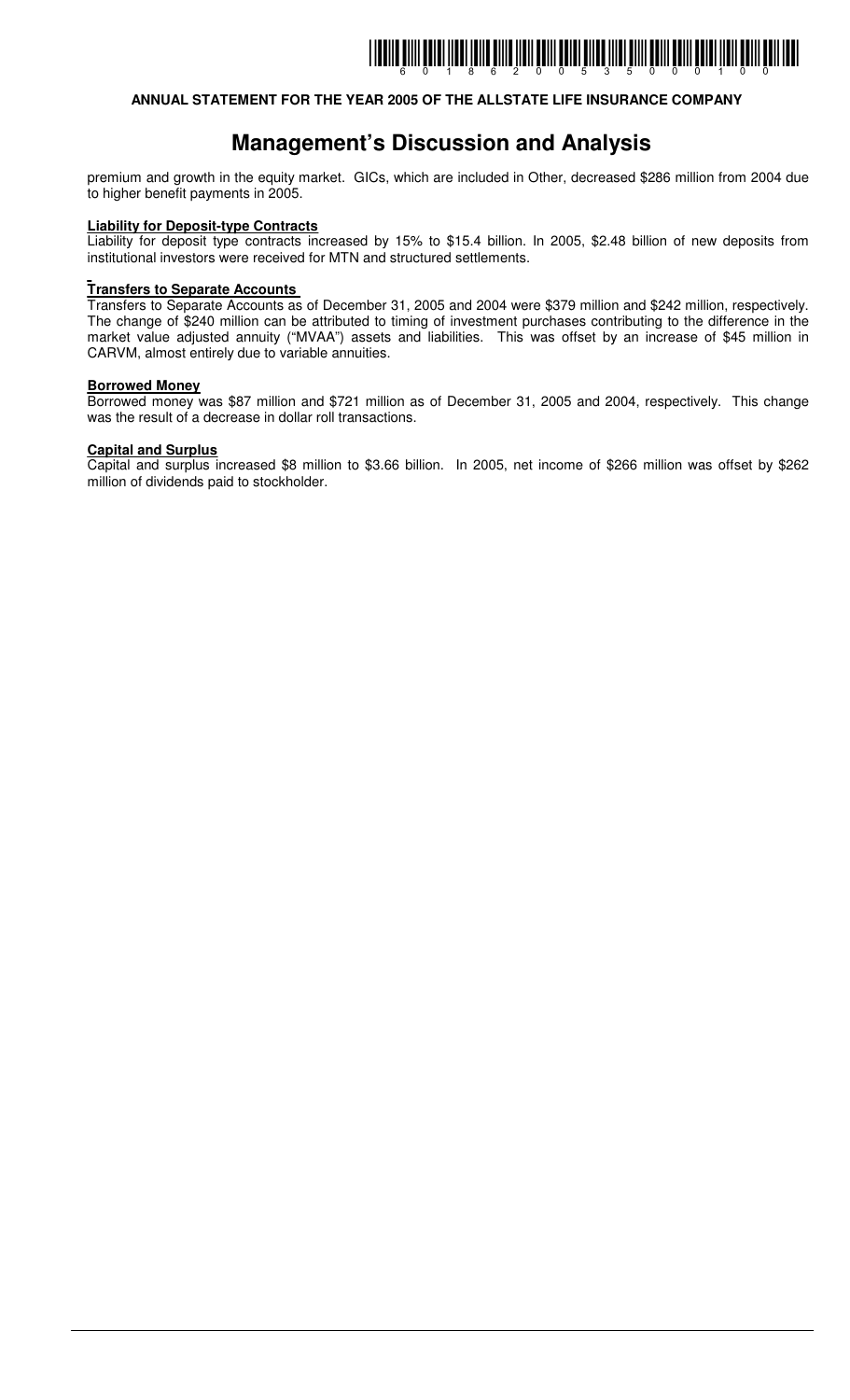## **ANNUAL STATEMENT FOR THE YEAR 2005 OF THE ALLSTATE LIFE INSURANCE COMPANY**

# **Management's Discussion and Analysis**

### **RESULTS OF OPERATIONS**

| (in millions)                                                      | 2005        | 2004         |
|--------------------------------------------------------------------|-------------|--------------|
| Premiums and annuity considerations                                | \$<br>8,913 | \$<br>10,816 |
| Net investment income including IMR amortization                   | 3,189       | 2,851        |
| Income from fees                                                   | 286         | 259          |
| Other income                                                       | 274         | 308          |
| Total                                                              | 12,662      | 14,234       |
|                                                                    |             |              |
| Provision for benefits                                             | 10,513      | 10,389       |
| Commissions and general insurance expenses                         | 1,265       | 1,363        |
| Insurance taxes, licenses and fees                                 | 79          | 69           |
| Net transfers to or (from) Separate Accounts                       | (8)         | 1,280        |
| Maturities and other scheduled payments                            | 306         | 616          |
| Reserves transferred                                               |             | (6)          |
| Total                                                              | 12,155      | 13,711       |
|                                                                    |             |              |
| Net gain from operations before dividends to policyholders and     |             |              |
| federal income taxes                                               | 507         | 523          |
| Federal and foreign income taxes incurred                          | 170         | 197          |
|                                                                    |             |              |
| Net gain from operations after dividends to policyholders and      |             |              |
| federal income taxes and before realized capital gains or (losses) | 337         | 326          |
| Realized gains or (losses), net of IMR and federal income taxes    | (71)        | (61)         |
|                                                                    |             |              |
| Net income                                                         | \$<br>266   | \$<br>265    |

### **Net Income**

Net income improved slightly by \$1 million to \$266 million. Higher investment income was offset by the effects of a decrease in premiums and annuity considerations.

### **Premium and Annuity Considerations**

Premiums and annuity considerations decreased \$1.9 billion, or 18%, due to a decline in sales of MVAA, fixed annuities, and interest sensitive annuities, offset by an increase in indexed annuities and variable annuities. The decrease in MVAA sales was mainly attributable to the introduction of a new product called "ChoiceRate", along with an increase in Treasury rates in 2004 that generated exceptional sales in the prior year. Fixed annuity sales decreased due to intense competition from competitors and a shift in customer preference towards short-term CDs as a result of an increase in the Treasury yield. Decreases in interest sensitive annuity sales were primarily due to lower sales of the "Generation Advantage" product sold in the bank channel. The indexed annuity sales growth was the result of continued strong sales of the "Savers Index" product and "Market Smart". The increase in the variable annuities was primarily driven by increase in Morgan Stanley Dean Witter sales due to recent enhancements to the underlying investment funds, the guaranteed accumulation benefits, and the new guaranteed withdrawal benefits.

#### **Net Investment Income**

Net investment income, including IMR amortization, increased \$338 million, or 12%. The increase, not including IMR amortization, was due to higher investment portfolio balances. Portfolio yields remained constant at 5.8% for both 2005 and 2004. Investments, excluding Separate Accounts assets, grew 6% in 2005 due to positive cash flow from operations.

### **Provision for Benefits**

Provision for benefits increased \$124 million, or 1%, and was mainly driven by aggregate life reserves, surrender benefits, and annuity benefits.

Increase in aggregate reserves decreased \$2.02 billion, or 46%, in large part due to decreased sales of interest sensitive life annuities and fixed annuities.

Surrender benefits increased \$1.53 billion, or 42%, primarily due to higher surrenders of fixed annuities, interest sensitive life annuities and MVAAs.

The \$283 million, or 18%, increase in annuity benefits, was primarily attributable to fixed annuities, variable annuities, and MVAA benefits. The \$145 million increase in fixed annuities benefits was directly related to the aging of the block of business. The \$23 million increase in variable annuities benefits was due to a higher account value release balance. MVAA benefits increased \$95 million caused by the release of account value due to death.

### **Commissions and General Insurance Expenses**

Commissions and general expenses decreased \$98 million, or 7%. Commissions decreased \$37 million, or 5%, consistent with the decrease in premiums and annuity considerations. General expenses decreased \$37 million, or 6%. Loading decreased \$28 million primarily due to a change in valuation methodology resulting in an increase in net due and deferred premium assets. In addition, the Level Best Term product moved from the first year to renewal years.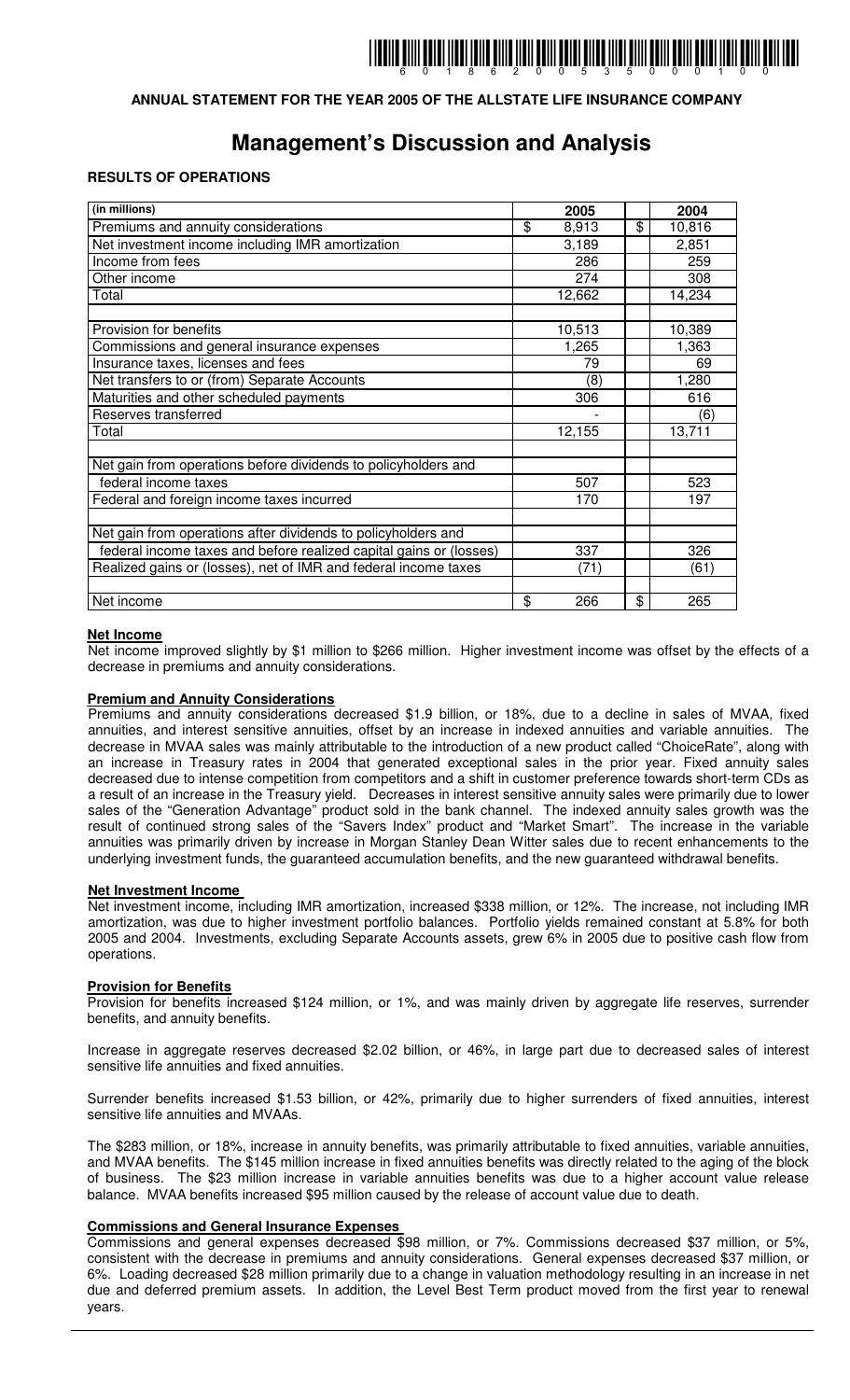### **ANNUAL STATEMENT FOR THE YEAR 2005 OF THE ALLSTATE LIFE INSURANCE COMPANY**

# **Management's Discussion and Analysis**

#### **Net Transfers to Separate Accounts**

The transfers decreased \$1.29 billion in 2005 due to higher surrenders and lower premiums. MVAA policy surrenders increased \$833 million primarily attributable to declines in crediting interest rates. Variable annuities ("VA") policy surrenders increased \$115 million driven by an increase in account value. MVAA premiums decreased \$352 million, offset by a \$222 million increase in VA premiums.

#### **Maturities and Other Scheduled Payments**

The decrease of \$310 million, or 50%, over the prior year was primarily due to lower scheduled distributions for GICs. The total numbers of contracts along with the reserve balance continues to decrease since GICs are essentially in run-off given the Company's current strategic product focus.

### **CASH FLOW AND LIQUIDITY**

The following table summarizes cash flow.

| (in millions)                                     |   | 2005     |   | 2004    |
|---------------------------------------------------|---|----------|---|---------|
| Net cash from operations                          |   | 3,484    |   | 4,983   |
| Net cash from investments                         |   | (4, 343) |   | (7,286) |
| Net cash from financing and miscellaneous sources |   | 237      |   | 3,014   |
|                                                   |   |          |   |         |
| Net change in cash and short-term investments     | ጦ | (622)    | ጦ | 711     |

The Company generated positive cash from operations of \$3,484 million and \$4,983 million in 2005 and 2004, respectively. The principal sources of funds from operations were premiums and investment income. The principal uses were the payment of claims and related expenses, and commissions and operating expenses. The positive cash flow from financing and miscellaneous sources of \$237 million was mainly comprised of \$1,317 million of net deposits on deposit-type contracts, offset by cash applied on borrowed funds repayment of \$634 million and dividends to stockholder of \$262 million. The cash inflow from deposit-type contracts was mainly comprised of \$2,210 million net deposits in European medium-term notes and \$275 million in structured settlements, offset partially by \$1,087 million of scheduled maturities in indexed fixed annuities.

The maturity structure of the Company's bonds, which represent 85% of the Company's total investments, is managed to meet the anticipated cash flow requirements of the underlying liabilities. A portion of the diversified product portfolio, primarily fixed deferred annuities and universal life insurance policies, is subject to discretionary surrender and withdrawal by customers. Management believes its assets are sufficiently liquid to meet future obligations to its life and annuity policyholders, under various interest rate scenarios.

Liquidity for life insurance companies is measured by the ability to pay contractual benefits and operating expenses, and fund investment commitments. Annuity reserves at December 31, 2005, excluding Separate Accounts, comprise 78% of total reserves in-force. Of the total annuity reserves, \$24 billion, or 54%, are not subject to discretionary withdrawal. The Company maintains a strong liquidity position and is well positioned to meet its policyholders' obligations.

#### **Dividends**

The ability of ALIC to pay dividends is dependent on business conditions, income, cash requirements, receipt of dividends and other relevant factors. The payment of shareholder dividends without the prior approval of the Illinois Division of Insurance ("IL DOI") is limited to formula amounts based on net income and capital and surplus as specified under Illinois insurance law.

In 2005, ALIC paid \$262 million of dividends, which is below the maximum amount that can be distributed without prior approval by the IL DOI. Dividends paid were comprised of \$260 million to AIC on common stock, and \$2 million to Northbrook Holdings, LLC on Series A preferred stock.

### **Financial Rating and Strength**

At December 31, 2005, the ALIC's insurance financial strength ratings from A.M. Best, Moody's, and Standard & Poor's were A+ (Superior), Aa2 (Excellent), and AA (Very Strong), respectively.

### **Risk Based Capital**

The NAIC has a standard to help assess the solvency of insurance companies, which is referred to as risk based capital ("RBC"). The standard is based on a formula for determining each insurer's RBC and a model law specifying regulatory actions if an insurer's RBC falls below specified levels. RBC is calculated by applying factors to various asset, premium and liability items. At December 31, 2005, RBC for the Company was significantly above levels that would require regulatory action.

### **IRIS Ratios**

The NAIC has developed a set of financial relationships or tests known as the Insurance Regulatory Information System ("IRIS") to assist state regulators in monitoring the financial condition of insurance companies that require special attention or action by insurance regulatory authorities. The NAIC analyzes data provided by insurance companies using prescribed ratios, each with defined usual range. Additional regulatory scrutiny may occur if a